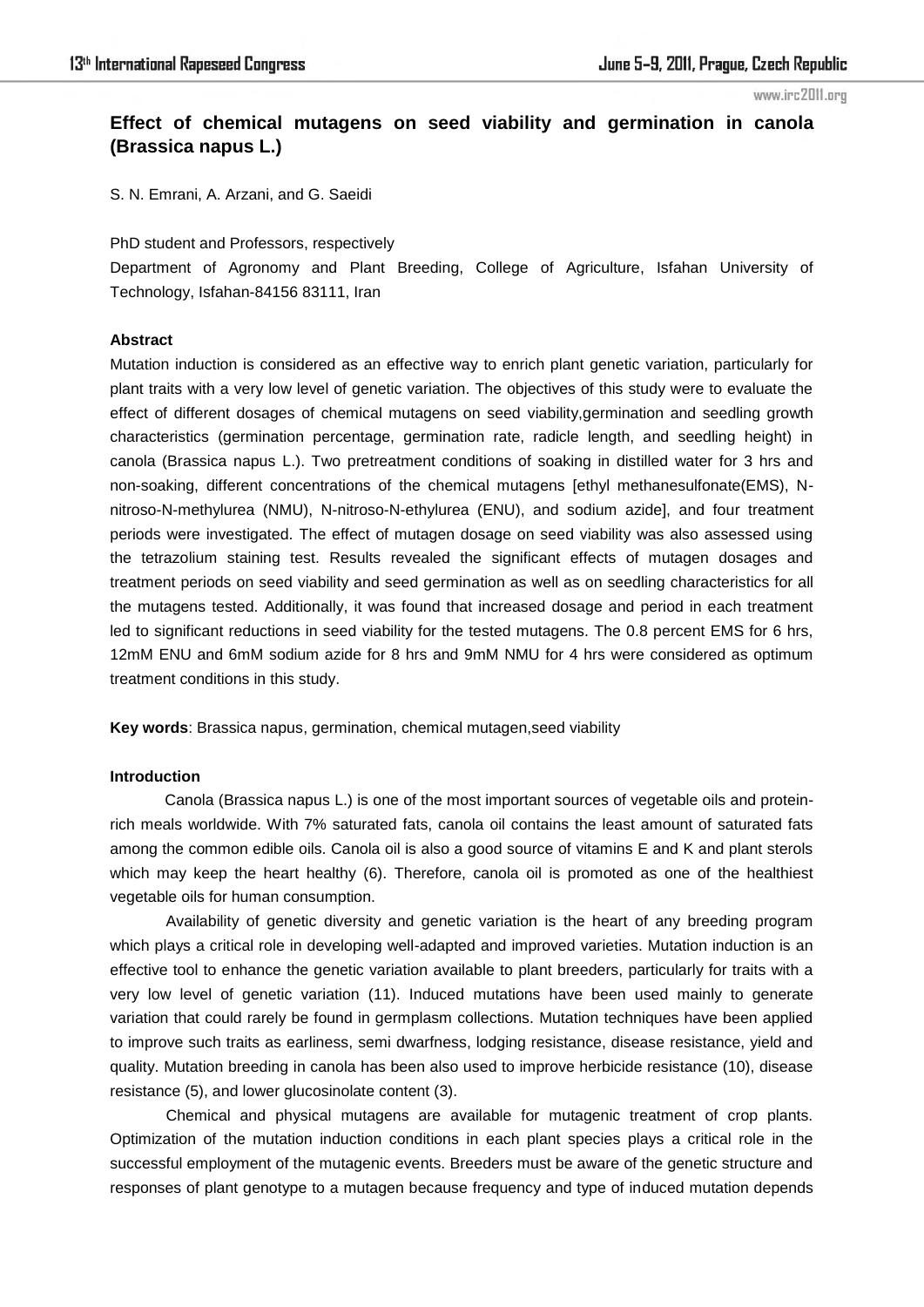on plant genotypic background, mutagen concentration and pre- and post-treatment conditions. Mutagen dosage is the most important factor that affects mutation frequency. Hence, defining the optimal dose of a chemical mutagen is one of the most critical steps that has often been complicated by limited knowledge of the effects of environmental conditions and environment by mutagen interaction on both mutagenic and toxic impacts on plant tissues.

Optimal dose can be defined as the dosage leading to adequate genetic variation accompanied by the lowest plant lethality. Mutagen dose, treatment period and their interaction can be considered as the main factors also influenced by pretreatment, temperature, pH, and posttreatment(9). LD<sub>50</sub> (lethal dose 50) is generally used as a criterion to define the optimum mutagenic dose.

Bacelis (2) investigated the effects of different concentrations of EMS, ENU, and NMU on variability of two flax varieties and reported 0.025% ENU, 0.012% NMU and 0.3% EMS as their optimal doses. Patilet al (7) also introduced 0.1-0.2% EMS concentrations as optimum dosages to induce maximum variations in soybean populations.

Germination test is an indication of the potential of a seed lot to emerge under field conditions. However, tetrazolium staining is a timely and accurate method of testing seed viability (1). Therefore, application of both germination and tetrazolium staining tests, rather than by either one alone, provides complementary evidence of seed viability (4).

The objective of the present study was to determine the optimal doses and treatment conditions for four chemical mutagens (EMS, NMU, ENU and sodium azide) in canola using seed germination and tetrazolium staining methods.

#### **Materials and Methods**

Seeds of spring canola cultivar "RGS003" were exposed to four chemical mutagens which comprised ethyl methane sulfonate(EMS), N-nitroso-N-methylurea (NMU), N-nitroso-N-ethylurea (ENU), and sodium azide. A 4  $\times$  2  $\times$  5  $\times$  4 factorial design with a completely randomized design having five replications was used. Each replication consisted of a 120 × 20 mm petri-dish with 100 seeds. Four mutagens, two levels of pre-treatment period including soaking in distilled water for 3 hrs and non-soaking, five dosages of each mutagen and four treatment periods comprised the experimental factors. For germination percentage, the number of seeds germinated on day 7 was considered. The

germination rate index was determined by  $\sum (Ni$  /  $Di)$  where Ni is the number of seeds germinated

between two countings and Di represents the day of counting. Seedling height and radicle length were determined as the mean of 10 seven day-old seedlings per treatment.

Seed viability was tested using a standard tetrazolium staining. To evaluate the effects of different chemical mutagen dosages on seed viability, an experiment was conducted using a factorial experiment (4×5×4) with a completely randomized design replicated three times. Four mutagens, five dosages of each mutagen and four treatment periods were the factors of the experiment. For each treatment, 100 seeds were placed between moist paper towels for 8 hrs. They were then incubated in 1% (w/v) solution of 2,3,5-triphenol tetrazolium chloride for 24 hrs at 25 ºC ±1. Seeds with stained embryos were scored as viable.

The analysisof variances (ANOVA), Mean comparisons and linear correlation coefficients(r) were performed using SAS software (8)**.**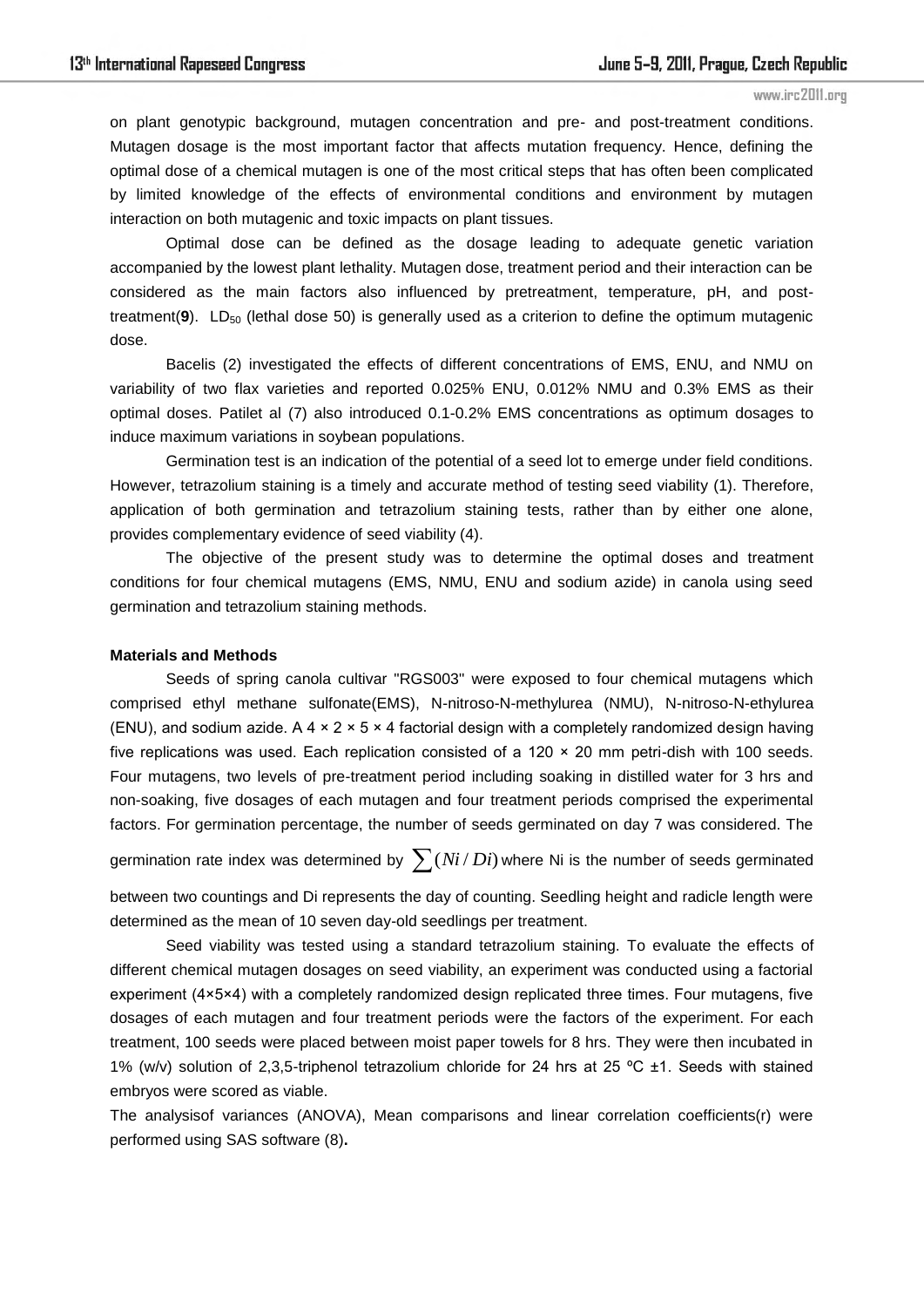#### **Results**

The results of analyses of variance indicated that mutagen, dosage and treatment period significantly influenced canola-seed germination percentage, germination rate index, radicle length and seedling height. Pre-treatment significantly affected only germination rate and radicle length. Among the first-order interactions, mutagen × treatment period and dosage × treatment period were significant for all the traits. For seedling height, second and third-order interactions were significant.All the main effects (mutagen, dosage, treatment period) along with first and second-order interactions were highly significant for seed viability.

Mean comparison results showed that average germination percentage, germination rate and radicle length reduced with increasing mutagen concentration and treatment period for all mutagens. Higher concentrations of allmutagens reduced seedling height,as well, except for sodium azide, where the increasing mutagen concentration and treatment period did not affect the seedling height. As expected, control treatment had the highest germination percentage and seed viability in all experiments. The twelve hr treatment with 1.6% EMS induced the least amount of both germination percentage and seed viability. The treatment with 1.6% EMS acting similar to those of 12 hr treatment with different concentrations of this mutagen almost blocked seed germination. Pre-treatment significantly affected germination rate and seedling height of ENU-treated canola seeds. Germination rate was reduced by soaking but pre-soaked seeds had a higher seedling height except for the 2 hr treatment with this mutagen.

Seed viability in canola was significantly affected by the chemical mutagens (Table 1). Means of seed viability for NMU-treated seeds varied between 91% for control to 36% for the one with 12mM NMU for 8 hrs. These two treatment conditions caused the extreme amounts of germination percentage, as well.

The results of correlation analysis indicated the highly significant positive relationships between germination percentage, on the one side, and germination rate, radicle length, seedling height and seed viability, on the other, in EMS and NMU treated canola seeds.Correlation coefficients between seed viability and other traits were positive for most of the treatments but seed viability was not correlated with germination rate index, radicle length and seedling height under ENU treatment conditions.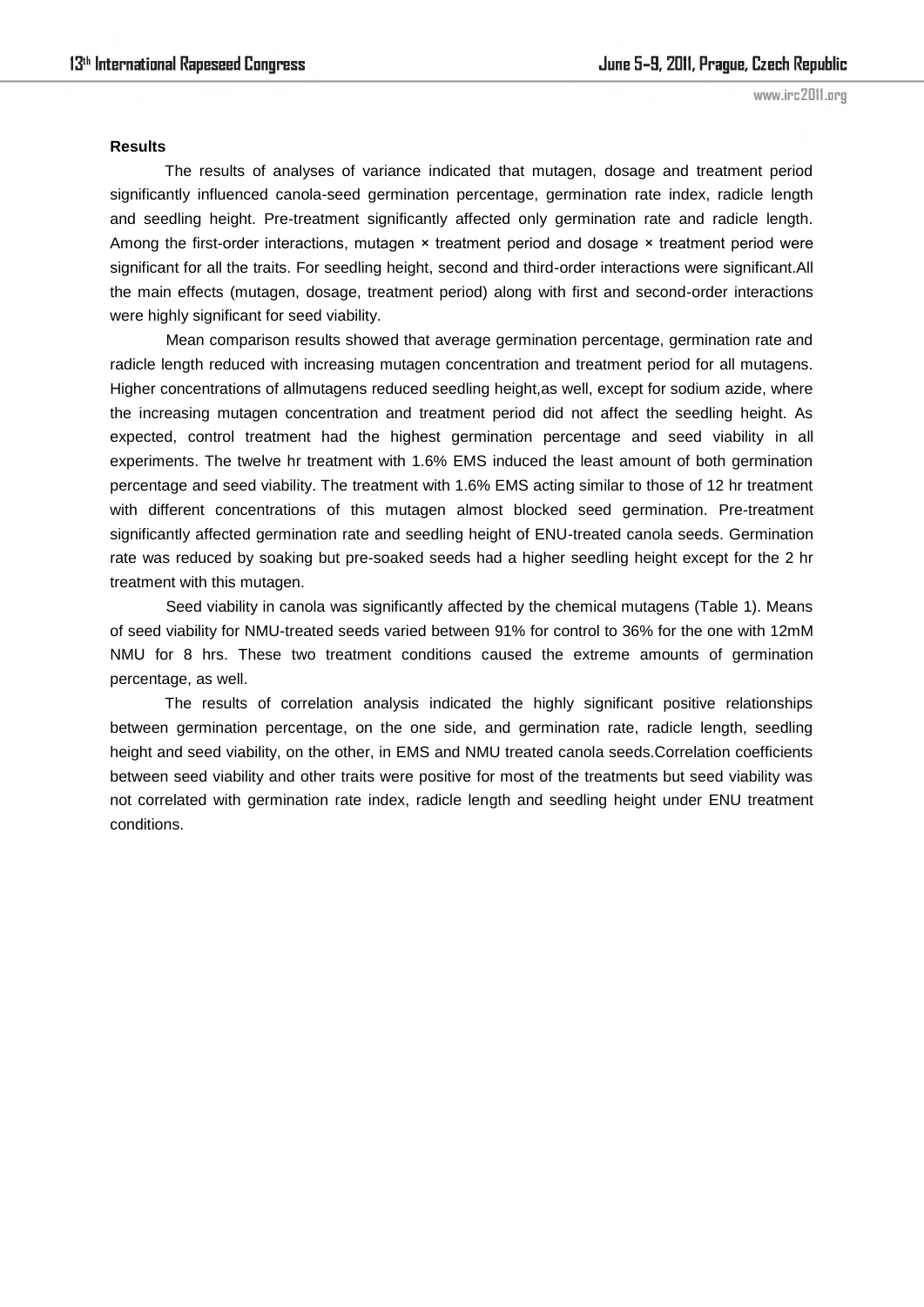### **Discussion**

In this study, inverse relations were found between mutagen concentration and both rate and percentage of  $M_1$  seed germination in canola. In general, EMS-treated seeds produced the lowest values for all traits. From a germination percentage aspect, mutagens ranked in the following descending order: NMU>sodium azide>ENU>EMS. Therefore, EMS had the highest lethality dose in this experiment so that most seeds treated with 1.6% EMS or treated for 12 hrs did not even germinate. Hence, to obtain the highest variability and number of suitable mutants, it is inevitable to use lower dosages of this mutagen over shorter treatment periods.

According to  $LD_{50}$  criterion, treatment with 0.8% EMS solution for 6 hrs has led to 50% lethality compared to that of control. Nevertheless, this mutagenic treatment may be proposed as the appropriate treatment conditions when one considers overall genomic aberrations caused by a higher mutagenic dose. Compared to the control, treatment with the 12 mM ENU solution for eight hrs and non-soaking pre-treatment induced 50% reduction in germination percentage in canola seeds and this treatment would, hence, be an optimal dose of ENU in mutagenic studies.In the case of NMU, treatments of seeds with the 9mM solution for 8 hrs could be proposed for enhancing the mutagen efficiency. Mean comparisons of the effect of sodium azide treatment revealed that 8 hr non-soaking seed treatment with 6 mM solution of this mutagen induced 50% reduction in germination percentage compared to that of the control treatment. The strong significant and positive correlation between germination percentage and seed viability revealed that the standard germination test could unbiasedly predict seed viability in canola. This study was one step toward exploring the most desirable treatment conditions for enhancing mutation efficiency in a canola breeding program. Further research is required to determine the effects of other variables such as genotype, temperature, pH, and posttreatment on mutagen action and  $M_1$  plant survival and reproduction.

## **Acknowledgments**

This work was partially funded by Center of Excellence for Oilseed Crops at Isfahan University of Technology, Isfahan, Iran.

## **References**

- 1- AOSA (2000)Tetrazolium testing handbook. Contrib. 29. Handbook on seed testing. Lincoln, NE: AOSA. 302p.
- 2- Bacelis K (2001) Experimental mutagenesis in fiber flax breeding. Biologia 1:40-43.
- 3- Barro

F, Fernandez-EscobarJ, De La VegaM, MartinA(2002) Modification of glucosinolate and eruic acid contents in doubled haploid lines of Brassica carinata by UV treatment of isolated microspores. Euphytica 129:1–6.

4- Elias S, GarayA, Schweitzer L and HanningS(2006) Seed quality testing of native species. Native Plant. J. 7: 15-19.

5- MacDo

nald MV, AhmadI, MentenJOM and IngramDS (1991) Haploid culture and in vitro mutagenesis (UV light, X-rays, and gamma rays) of rapid cycling Brassica napus for improved resistance to disease. In: Plant mutation breeding for crop improvement, Vol 2. IAEA, Vienna, pp. 129–138.